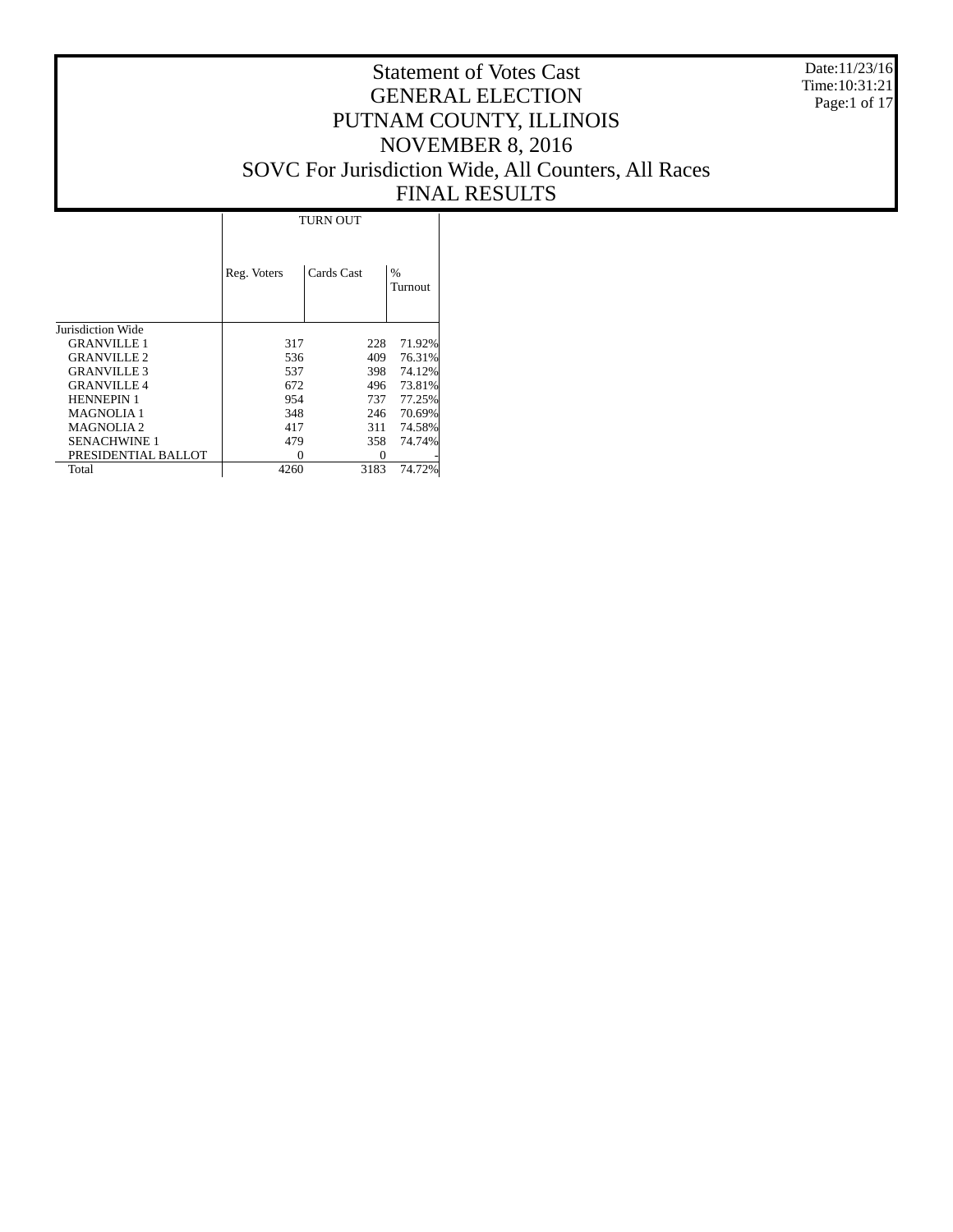Date:11/23/16 Time:10:31:21 Page:2 of 17

| Reg. Voters | Times<br>Counted | <b>Total Votes</b>                                                          | <b>YES</b>                                    |                                                                                | N <sub>O</sub> |        |  |  |  |  |  |
|-------------|------------------|-----------------------------------------------------------------------------|-----------------------------------------------|--------------------------------------------------------------------------------|----------------|--------|--|--|--|--|--|
|             |                  |                                                                             |                                               |                                                                                |                |        |  |  |  |  |  |
|             |                  |                                                                             | 165                                           | 81.68%                                                                         | 37             | 18.32% |  |  |  |  |  |
|             |                  |                                                                             | 278                                           | 81.76%                                                                         | 62             | 18.24% |  |  |  |  |  |
|             |                  |                                                                             | 278                                           | 82.49%                                                                         | 59             | 17.51% |  |  |  |  |  |
|             |                  |                                                                             | 364                                           | 88.35%                                                                         | 48             | 11.65% |  |  |  |  |  |
|             |                  |                                                                             | 513                                           | 79.66%                                                                         | 131            | 20.34% |  |  |  |  |  |
|             |                  |                                                                             | 178                                           | 82.79%                                                                         | 37             | 17.21% |  |  |  |  |  |
|             |                  |                                                                             | 225                                           | 81.23%                                                                         | 52             | 18.77% |  |  |  |  |  |
|             |                  |                                                                             |                                               | 78.34%                                                                         | 68             | 21.66% |  |  |  |  |  |
|             |                  |                                                                             |                                               |                                                                                |                |        |  |  |  |  |  |
|             |                  | 2741                                                                        | 2247                                          | 81.98%                                                                         | 494            | 18.02% |  |  |  |  |  |
|             |                  | 317<br>536<br>537<br>672<br>954<br>348<br>417<br>311<br>479<br>4260<br>3181 | 228<br>409<br>397<br>495<br>737<br>246<br>358 | <b>CONST AMENDMENT</b><br>202<br>340<br>337<br>412<br>644<br>215<br>277<br>314 | 246            |        |  |  |  |  |  |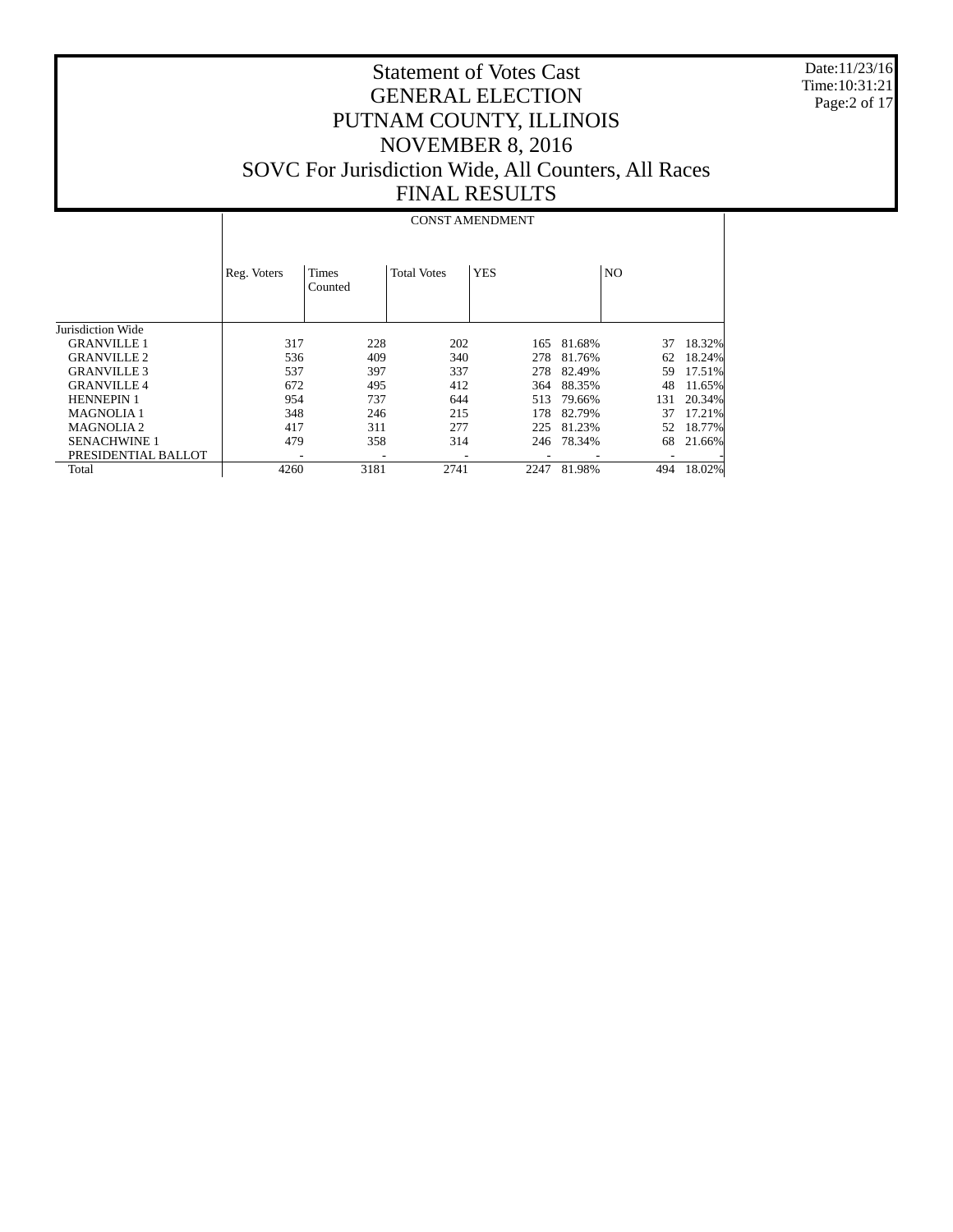Date:11/23/16 Time:10:31:22 Page:3 of 17

|                     |             | PRESIDENT/VICE PRESIDENT |                    |                 |        |                   |        |                       |        |  |  |  |  |
|---------------------|-------------|--------------------------|--------------------|-----------------|--------|-------------------|--------|-----------------------|--------|--|--|--|--|
|                     | Reg. Voters | Times<br>Counted         | <b>Total Votes</b> | TRUMP/PENCE (R) |        | CLINTON/KAINE (D) |        | JOHNSON/WELD<br>(LIB) |        |  |  |  |  |
| Jurisdiction Wide   |             |                          |                    |                 |        |                   |        |                       |        |  |  |  |  |
| <b>GRANVILLE 1</b>  | 317         | 228                      | 219                | 135             | 61.64% | 71                | 32.42% |                       | 3.20%  |  |  |  |  |
| <b>GRANVILLE 2</b>  | 536         | 409                      | 401                | 205             | 51.12% | 172               | 42.89% | 15                    | 3.74%  |  |  |  |  |
| <b>GRANVILLE 3</b>  | 537         | 398                      | 388                | 222             | 57.22% | 138               | 35.57% | 21                    | 5.41%  |  |  |  |  |
| <b>GRANVILLE 4</b>  | 672         | 496                      | 488                | 234             | 47.95% | 220               | 45.08% | 18                    | 3.69%  |  |  |  |  |
| <b>HENNEPIN 1</b>   | 954         | 737                      | 714                | 438             | 61.34% | 251               | 35.15% | 17                    | 2.38%  |  |  |  |  |
| <b>MAGNOLIA1</b>    | 348         | 246                      | 244                | 145             | 59.43% | 67                | 27.46% | 27                    | 11.07% |  |  |  |  |
| <b>MAGNOLIA2</b>    | 417         | 311                      | 304                | 181             | 59.54% | 105               | 34.54% | 14                    | 4.61%  |  |  |  |  |
| <b>SENACHWINE 1</b> | 479         | 358                      | 354                | 207             | 58.47% | 123               | 34.75% | 17                    | 4.80%  |  |  |  |  |
| PRESIDENTIAL BALLOT |             | $\sqrt{ }$               | $\mathbf{0}$       |                 |        |                   |        | $\mathbf{0}$          |        |  |  |  |  |
| Total               | 4260        | 3183                     | 3112               | 1767            | 56.78% | 1147              | 36.86% | 136                   | 4.37%  |  |  |  |  |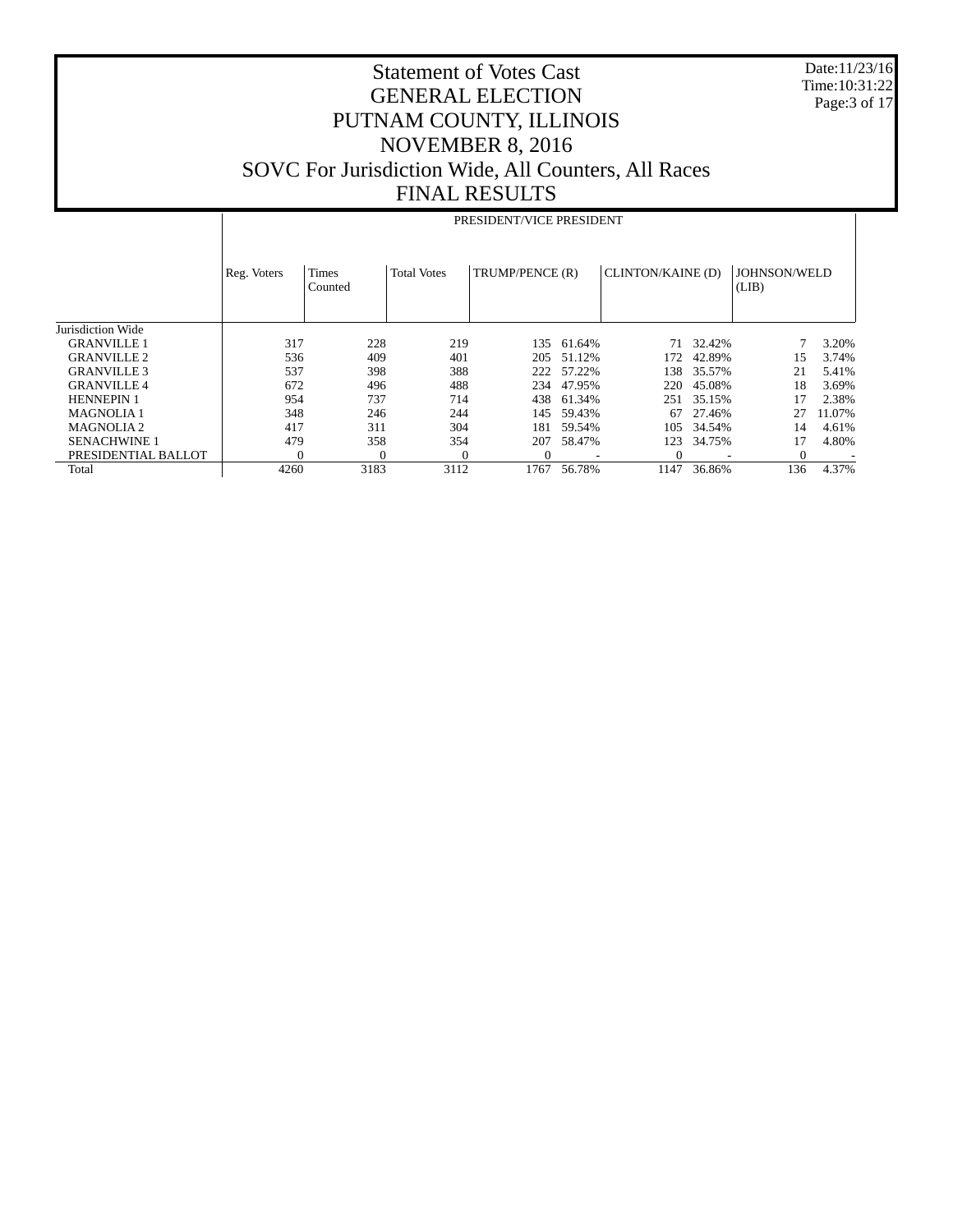Date:11/23/16 Time:10:31:22 Page:4 of 17

|                       |              | PRESIDENT/VICE PRESIDENT |                 |          |                  |          |                |          |          |          |                            |          |
|-----------------------|--------------|--------------------------|-----------------|----------|------------------|----------|----------------|----------|----------|----------|----------------------------|----------|
|                       |              |                          |                 |          |                  |          |                |          |          |          |                            |          |
|                       |              |                          |                 |          |                  |          |                |          |          |          |                            |          |
|                       | STEIN/BARAKA |                          | <b>CHERUNDA</b> |          | <b>JOSEPH</b>    |          | LAIO MORRIS    |          |          |          | SCHOENKE/MIT(CASTLE/BRADL) |          |
|                       | (G)          |                          | <b>FOX</b>      |          | <b>MALDONADO</b> |          |                |          |          |          |                            |          |
|                       |              |                          |                 |          |                  |          |                |          |          |          |                            |          |
|                       |              |                          |                 |          |                  |          |                |          |          |          |                            |          |
| Jurisdiction Wide     |              |                          |                 |          |                  |          |                |          |          |          |                            |          |
| <b>GRANVILLE 1</b>    |              | 0.46%                    | $\Omega$        | $0.00\%$ | $\Omega$         | $0.00\%$ | $\Omega$       | $0.00\%$ | $\Omega$ | $0.00\%$ | $\Omega$                   | $0.00\%$ |
| <b>GRANVILLE 2</b>    | 6            | 1.50%                    | $\Omega$        | $0.00\%$ | $\Omega$         | $0.00\%$ | $\Omega$       | $0.00\%$ | $\Omega$ | $0.00\%$ | $\Omega$                   | 0.00%    |
| <b>GRANVILLE 3</b>    | 5            | 1.29%                    | $\Omega$        | $0.00\%$ | $\Omega$         | $0.00\%$ | $\Omega$       | $0.00\%$ | 0        | $0.00\%$ | $\Omega$                   | $0.00\%$ |
| <b>GRANVILLE 4</b>    | 9            | 1.84%                    | $\Omega$        | $0.00\%$ | $\Omega$         | $0.00\%$ | $\Omega$       | $0.00\%$ | $\Omega$ | $0.00\%$ | $\Omega$                   | $0.00\%$ |
| <b>HENNEPIN 1</b>     | 4            | 0.56%                    | $\Omega$        | $0.00\%$ | $\Omega$         | $0.00\%$ | $\Omega$       | $0.00\%$ | $\Omega$ | $0.00\%$ | $\Omega$                   | $0.00\%$ |
| <b>MAGNOLIA1</b>      | 4            | 1.64%                    | $\Omega$        | $0.00\%$ | $\Omega$         | $0.00\%$ | $\Omega$       | $0.00\%$ | $\Omega$ | $0.00\%$ | $\Omega$                   | $0.00\%$ |
| MAGNOLIA <sub>2</sub> | 3            | 0.99%                    | $\Omega$        | $0.00\%$ | $\Omega$         | $0.00\%$ | $\Omega$       | $0.00\%$ | $\Omega$ | $0.00\%$ | $\Omega$                   | $0.00\%$ |
| <b>SENACHWINE 1</b>   | 3            | 0.85%                    | $\Omega$        | $0.00\%$ | $\Omega$         | $0.00\%$ | $\Omega$       | $0.00\%$ | 0        | $0.00\%$ | $\Omega$                   | $0.00\%$ |
| PRESIDENTIAL BALLOT   | $\Omega$     |                          | $\Omega$        |          | $\theta$         |          | $\overline{0}$ |          | $\Omega$ |          | $\Omega$                   |          |
| Total                 | 35           | 1.12%                    | $\Omega$        | 0.00%    | $\Omega$         | 0.00%    | $\Omega$       | 0.00%    | $\Omega$ | $0.00\%$ | $\Omega$                   | $0.00\%$ |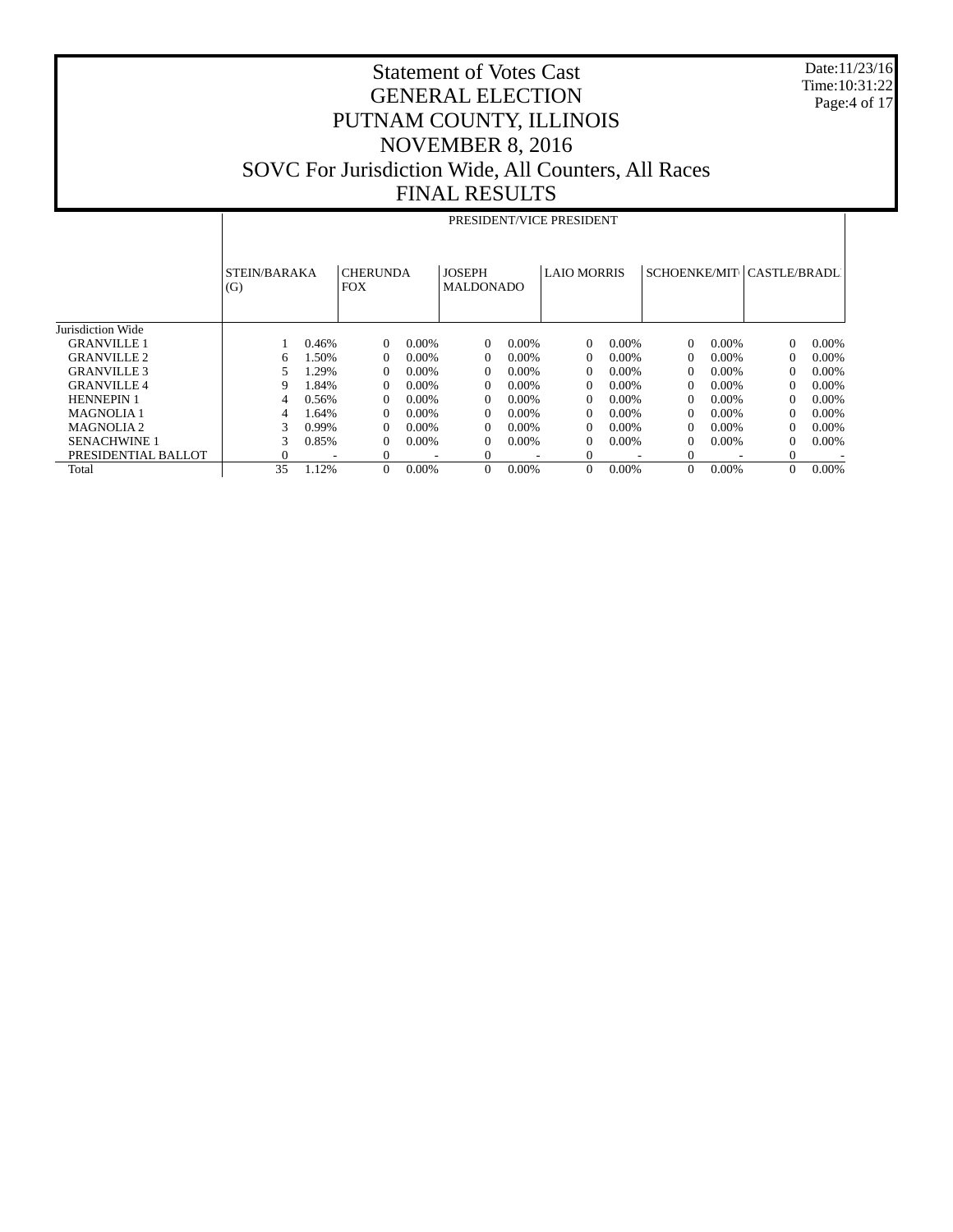Date:11/23/16 Time:10:31:22 Page:5 of 17

|                       |                | PRESIDENT/VICE PRESIDENT |                   |          |                                |          |              |          |               |          |  |  |
|-----------------------|----------------|--------------------------|-------------------|----------|--------------------------------|----------|--------------|----------|---------------|----------|--|--|
|                       | TOM HOEFLING   |                          | <b>COOP SMITH</b> |          | <b>EVAN</b><br><b>McMULLIN</b> |          | SHEILA BOLAR |          | KOTLIKOFF/LEA |          |  |  |
| Jurisdiction Wide     |                |                          |                   |          |                                |          |              |          |               |          |  |  |
| <b>GRANVILLE 1</b>    | $\Omega$       | $0.00\%$                 | $\Omega$          | $0.00\%$ | $\Omega$                       | $0.00\%$ | $\Omega$     | $0.00\%$ | 0             | $0.00\%$ |  |  |
| <b>GRANVILLE 2</b>    | $\Omega$       | $0.00\%$                 | $\Omega$          | $0.00\%$ | 0                              | $0.00\%$ | 0            | $0.00\%$ | $\Omega$      | $0.00\%$ |  |  |
| <b>GRANVILLE 3</b>    | $\Omega$       | $0.00\%$                 | $\Omega$          | $0.00\%$ |                                | 0.26%    | 0            | $0.00\%$ | $\Omega$      | $0.00\%$ |  |  |
| <b>GRANVILLE 4</b>    | $\Omega$       | $0.00\%$                 | $\Omega$          | $0.00\%$ | 0                              | $0.00\%$ | 0            | $0.00\%$ | $\Omega$      | $0.00\%$ |  |  |
| <b>HENNEPIN 1</b>     | $\Omega$       | $0.00\%$                 | $\Omega$          | $0.00\%$ | 0                              | $0.00\%$ | 0            | $0.00\%$ | $\Omega$      | $0.00\%$ |  |  |
| <b>MAGNOLIA1</b>      | $\Omega$       | $0.00\%$                 | $\Omega$          | $0.00\%$ | 0                              | $0.00\%$ | 0            | $0.00\%$ | $\Omega$      | $0.00\%$ |  |  |
| MAGNOLIA <sub>2</sub> | $\Omega$       | $0.00\%$                 | $\Omega$          | $0.00\%$ | 0                              | $0.00\%$ | 0            | $0.00\%$ | $\Omega$      | $0.00\%$ |  |  |
| <b>SENACHWINE 1</b>   | $\Omega$       | $0.00\%$                 | $\Omega$          | $0.00\%$ | 0                              | $0.00\%$ | 0            | $0.00\%$ | $\Omega$      | $0.00\%$ |  |  |
| PRESIDENTIAL BALLOT   | $\theta$       |                          | $\mathbf{0}$      |          | 0                              |          | 0            |          | 0             |          |  |  |
| Total                 | $\overline{0}$ | 0.00%                    | $\theta$          | 0.00%    |                                | 0.03%    | $\mathbf{0}$ | 0.00%    | $\mathbf{0}$  | $0.00\%$ |  |  |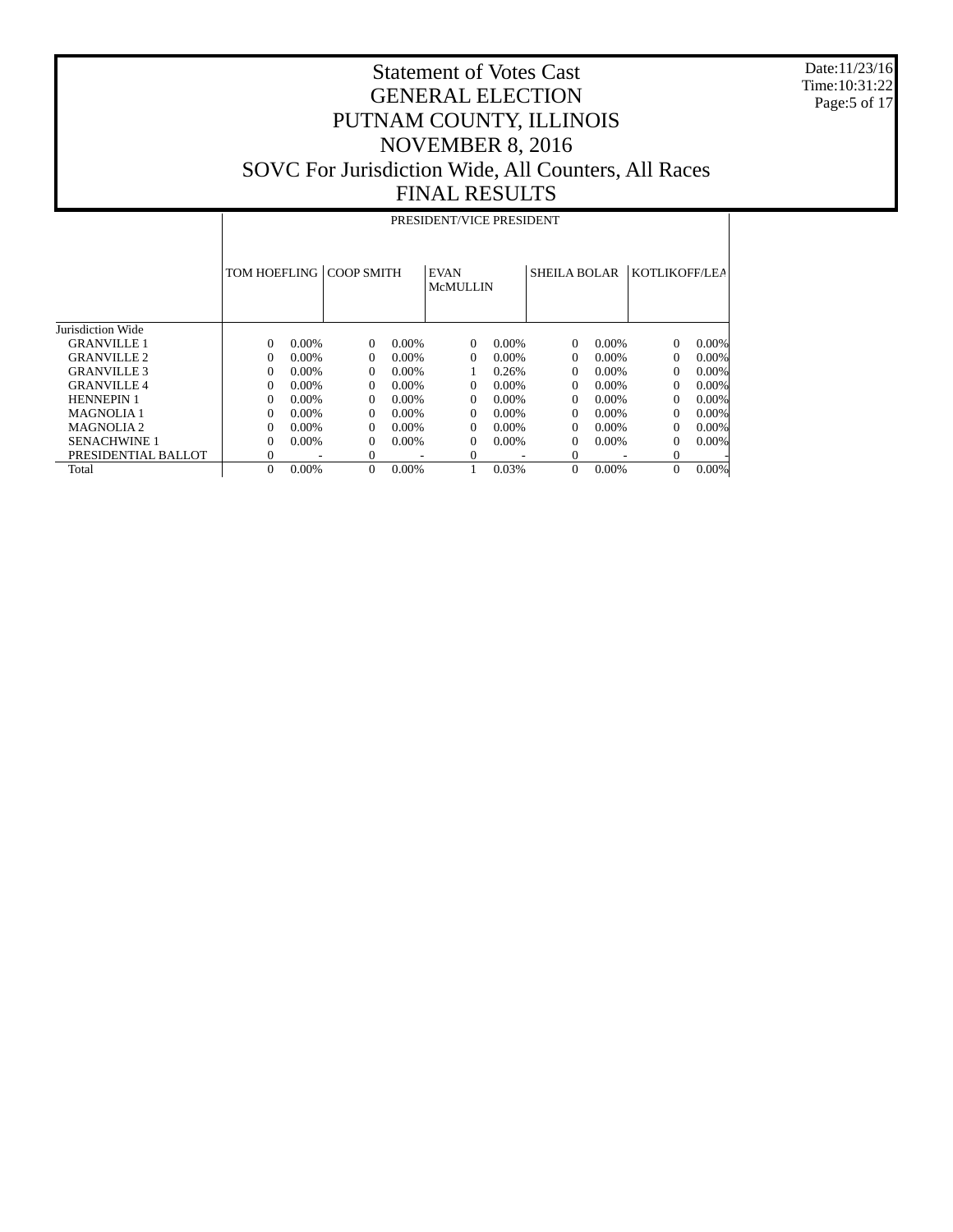Date:11/23/16 Time:10:31:22 Page:6 of 17

# Statement of Votes Cast GENERAL ELECTION PUTNAM COUNTY, ILLINOIS NOVEMBER 8, 2016 SOVC For Jurisdiction Wide, All Counters, All Races FINAL RESULTS

### U S SENATOR

|                       | Reg. Voters | Times<br>Counted | <b>Total Votes</b> | <b>MARK KIRK (R)</b> |        | <b>TAMMY</b><br>DUCKWORTH (D) |        | <b>KENTON</b><br>McMILLEN (LIB) |       |
|-----------------------|-------------|------------------|--------------------|----------------------|--------|-------------------------------|--------|---------------------------------|-------|
| Jurisdiction Wide     |             |                  |                    |                      |        |                               |        |                                 |       |
| <b>GRANVILLE 1</b>    | 317         | 228              | 215                | 124                  | 57.67% | 78                            | 36.28% | 8                               | 3.72% |
| <b>GRANVILLE 2</b>    | 536         | 409              | 380                | 181                  | 47.63% | 178                           | 46.84% | 15                              | 3.95% |
| <b>GRANVILLE 3</b>    | 537         | 398              | 360                | 179                  | 49.72% | 161                           | 44.72% | 13                              | 3.61% |
| <b>GRANVILLE 4</b>    | 672         | 496              | 478                | 220                  | 46.03% | 228                           | 47.70% |                                 | 3.56% |
| <b>HENNEPIN 1</b>     | 954         | 737              | 694                | 389                  | 56.05% | 282                           | 40.63% | 14                              | 2.02% |
| <b>MAGNOLIA1</b>      | 348         | 246              | 239                | 137                  | 57.32% | 81                            | 33.89% | 8                               | 3.35% |
| MAGNOLIA <sub>2</sub> | 417         | 311              | 299                | 160                  | 53.51% | 115                           | 38.46% |                                 | 5.69% |
| <b>SENACHWINE 1</b>   | 479         | 358              | 348                | 197                  | 56.61% | 132                           | 37.93% | 14                              | 4.02% |
| PRESIDENTIAL BALLOT   |             |                  |                    |                      |        |                               |        |                                 |       |
| Total                 | 4260        | 3183             | 3013               | 1587                 | 52.67% | 1255                          | 41.65% | 106                             | 3.52% |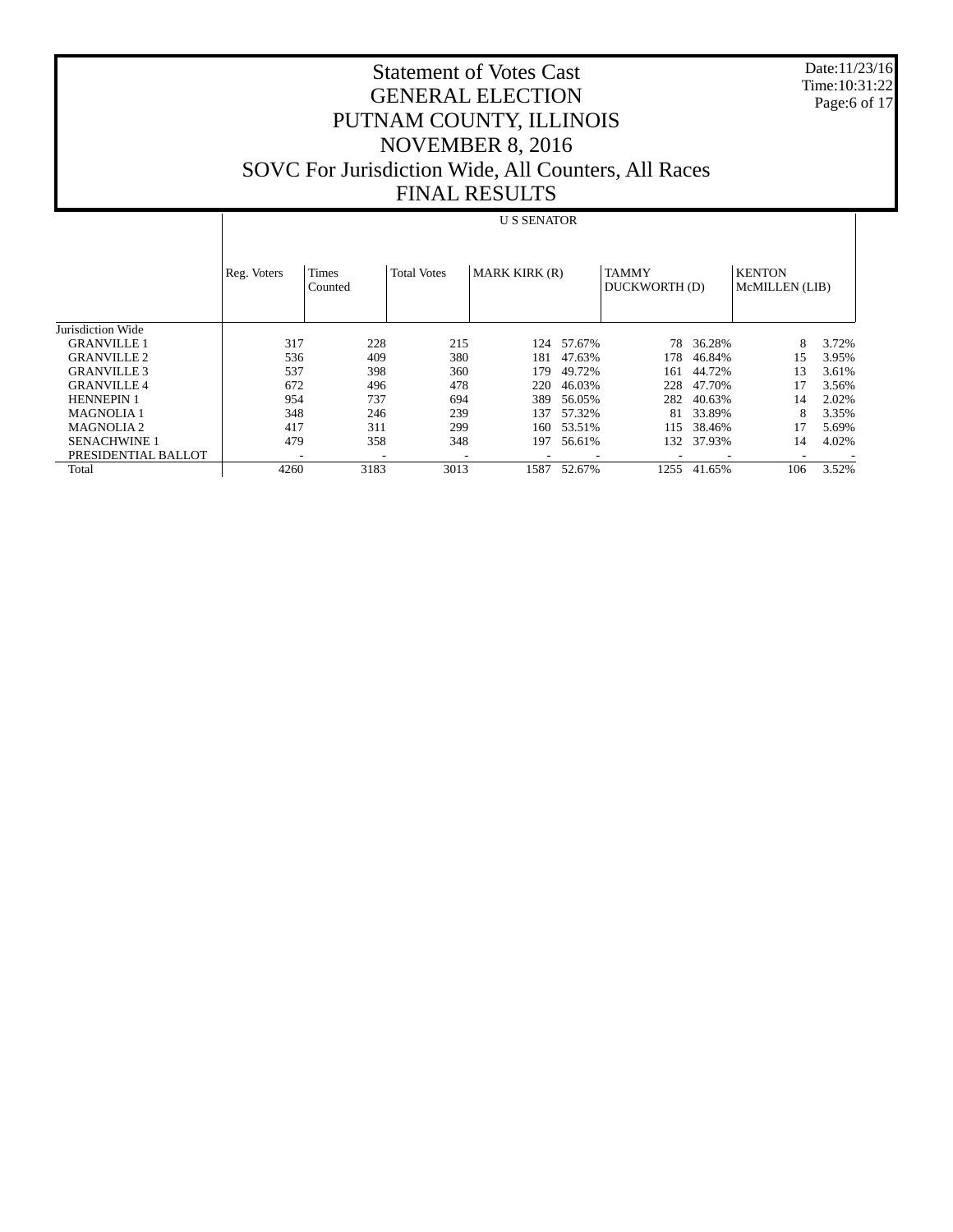Date:11/23/16 Time:10:31:22 Page:7 of 17

# Statement of Votes Cast GENERAL ELECTION PUTNAM COUNTY, ILLINOIS NOVEMBER 8, 2016 SOVC For Jurisdiction Wide, All Counters, All Races FINAL RESULTS

U S SENATOR

|                       | <b>SCOTT SUMMERS</b><br>(G) |       | <b>JIM BROWN</b> |          | <b>SUSANA</b><br>SANDOVAL. |          | <b>CHAD KOPPIE</b> |          |
|-----------------------|-----------------------------|-------|------------------|----------|----------------------------|----------|--------------------|----------|
| Jurisdiction Wide     |                             |       |                  |          |                            |          |                    |          |
| <b>GRANVILLE 1</b>    | 5                           | 2.33% | $\Omega$         | $0.00\%$ | $\Omega$                   | $0.00\%$ | $\Omega$           | $0.00\%$ |
| <b>GRANVILLE 2</b>    | 6                           | 1.58% | $\Omega$         | $0.00\%$ | $\Omega$                   | $0.00\%$ | $\Omega$           | $0.00\%$ |
| <b>GRANVILLE 3</b>    | 6                           | 1.67% | $\Omega$         | $0.00\%$ | $\Omega$                   | $0.00\%$ | $\Omega$           | $0.00\%$ |
| <b>GRANVILLE 4</b>    | 13                          | 2.72% | $\Omega$         | $0.00\%$ | $\Omega$                   | $0.00\%$ | $\Omega$           | $0.00\%$ |
| <b>HENNEPIN 1</b>     | 8                           | 1.15% | 0                | $0.00\%$ | $\Omega$                   | $0.00\%$ | $\Omega$           | $0.00\%$ |
| <b>MAGNOLIA1</b>      | 13                          | 5.44% | 0                | $0.00\%$ | $\Omega$                   | $0.00\%$ | $\Omega$           | $0.00\%$ |
| MAGNOLIA <sub>2</sub> |                             | 2.34% | $\Omega$         | $0.00\%$ | $\Omega$                   | $0.00\%$ | $\Omega$           | $0.00\%$ |
| <b>SENACHWINE 1</b>   | 5                           | 1.44% | $\Omega$         | 0.00%    | 0                          | 0.00%    | $\Omega$           | $0.00\%$ |
| PRESIDENTIAL BALLOT   |                             |       |                  |          |                            |          | ٠                  |          |
| Total                 | 63                          | 2.09% | $\Omega$         | 0.00%    | $\Omega$                   | 0.00%    | $\theta$           | 0.00%    |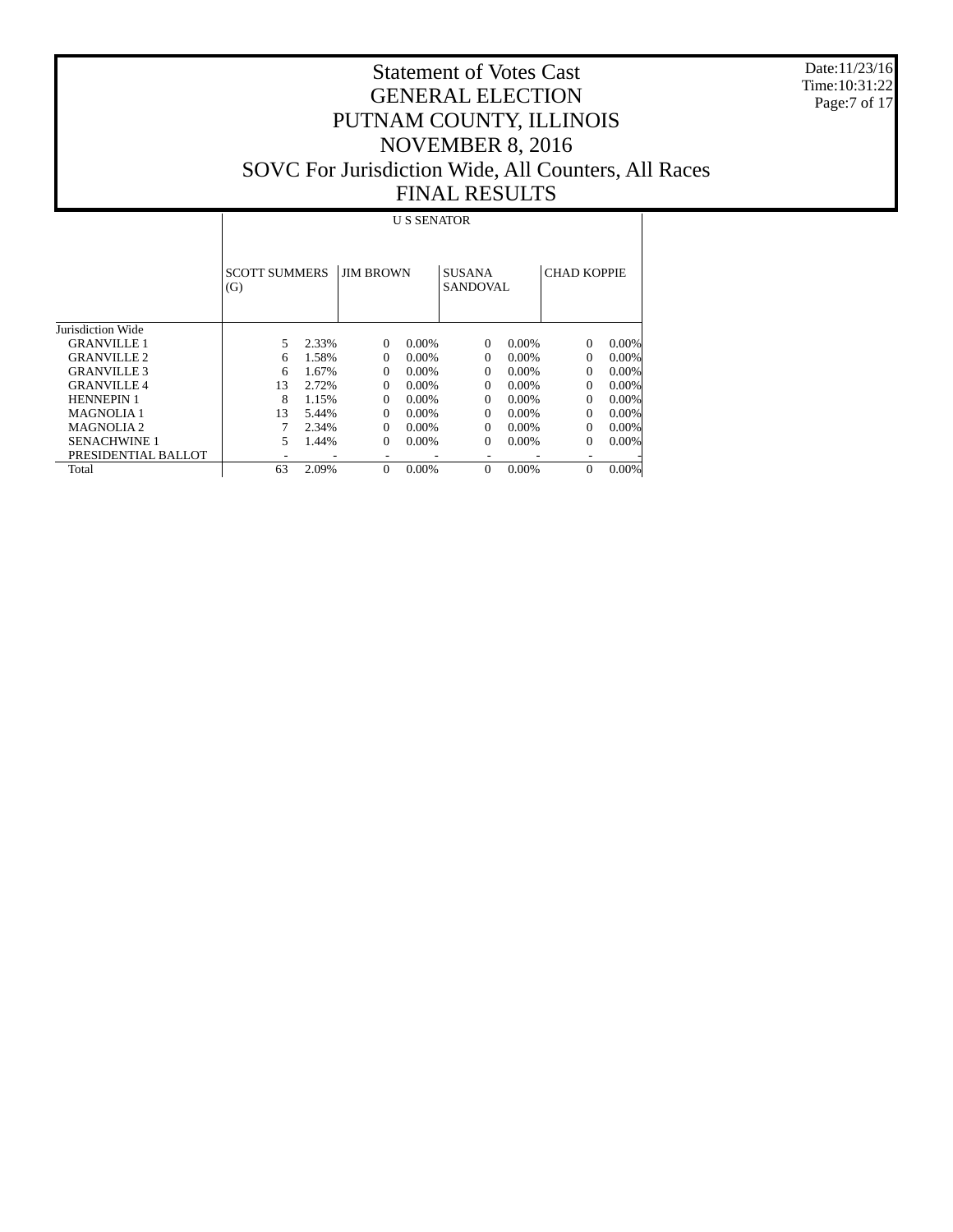Date:11/23/16 Time:10:31:22 Page:8 of 17

# Statement of Votes Cast GENERAL ELECTION PUTNAM COUNTY, ILLINOIS NOVEMBER 8, 2016 SOVC For Jurisdiction Wide, All Counters, All Races FINAL RESULTS

#### COMPTROLLER 2YR

|                     | Reg. Voters | Times<br>Counted | <b>Total Votes</b> | <b>LESLIE G MUNGER</b><br>(R) |        | <b>SUSANA MENDOZA</b><br>(D) |        | <b>CLAIRE BALL</b><br>(LIB) |       |
|---------------------|-------------|------------------|--------------------|-------------------------------|--------|------------------------------|--------|-----------------------------|-------|
| Jurisdiction Wide   |             |                  |                    |                               |        |                              |        |                             |       |
| <b>GRANVILLE 1</b>  | 317         | 228              | 212                | 127                           | 59.91% | 73                           | 34.43% | 6                           | 2.83% |
| <b>GRANVILLE 2</b>  | 536         | 409              | 373                | 163                           | 43.70% | 190                          | 50.94% | 14                          | 3.75% |
| <b>GRANVILLE 3</b>  | 537         | 397              | 354                | 182                           | 51.41% | 155                          | 43.79% | 12                          | 3.39% |
| <b>GRANVILLE 4</b>  | 672         | 495              | 468                | 222                           | 47.44% | 220                          | 47.01% |                             | 3.63% |
| <b>HENNEPIN 1</b>   | 954         | 737              | 671                | 395                           | 58.87% | 253                          | 37.70% | 14                          | 2.09% |
| <b>MAGNOLIA1</b>    | 348         | 246              | 239                | 142                           | 59.41% | 73                           | 30.54% | 13                          | 5.44% |
| <b>MAGNOLIA2</b>    | 417         | 311              | 300                | 174                           | 58.00% | 105                          | 35.00% | 12                          | 4.00% |
| <b>SENACHWINE 1</b> | 479         | 358              | 345                | 236                           | 68.41% | 94                           | 27.25% | 10                          | 2.90% |
| PRESIDENTIAL BALLOT |             |                  |                    |                               |        |                              |        |                             |       |
| Total               | 4260        | 3181             | 2962               | 1641                          | 55.40% | 1163                         | 39.26% | 98                          | 3.31% |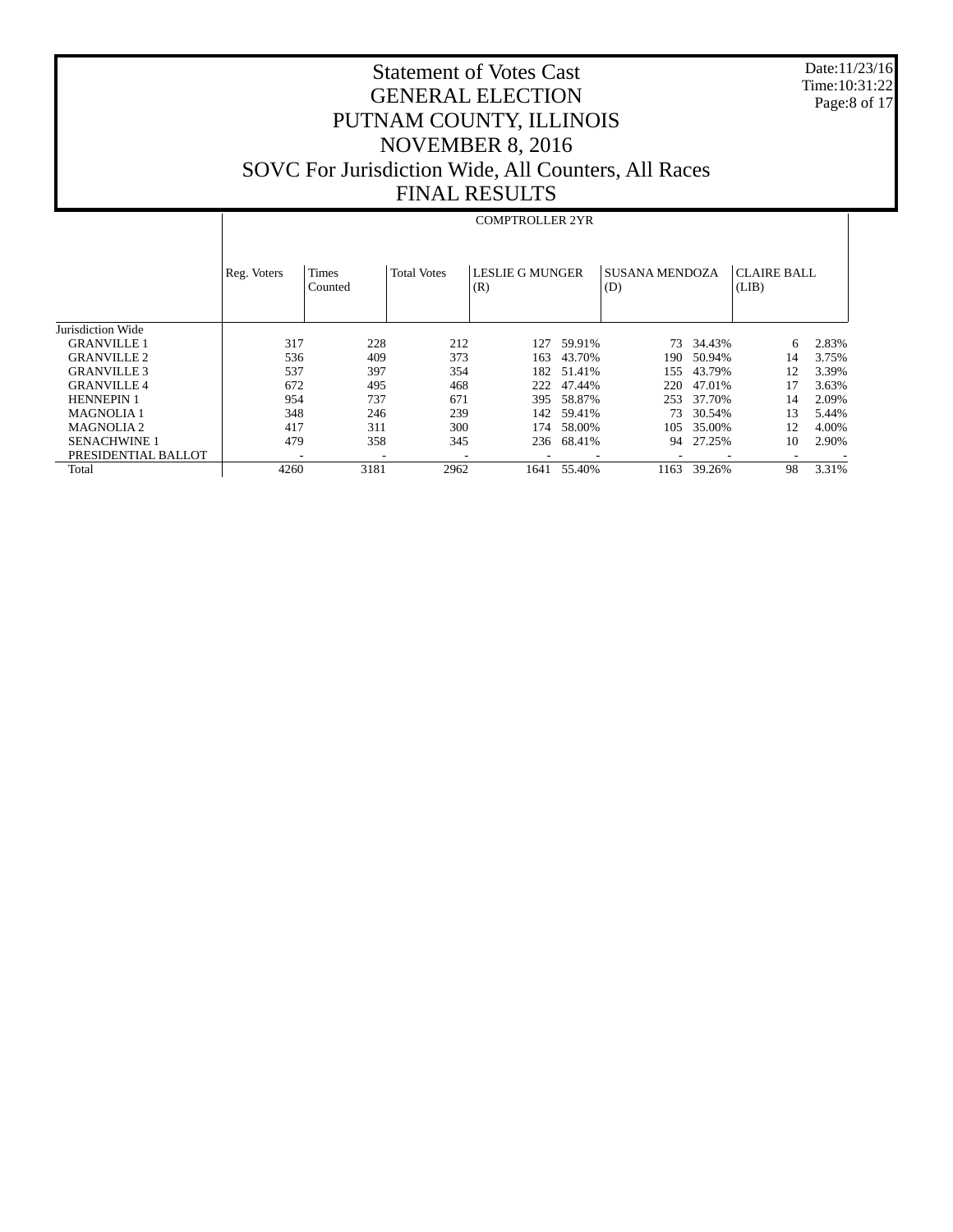Date:11/23/16 Time:10:31:22 Page:9 of 17

|                       | 2YR            | <b>COMPTROLLER</b><br><b>CONGRESS DIST 16</b> |             |                  |                    |                              |        |                                 |          |  |
|-----------------------|----------------|-----------------------------------------------|-------------|------------------|--------------------|------------------------------|--------|---------------------------------|----------|--|
|                       | TIM CURTIN (G) |                                               | Reg. Voters | Times<br>Counted | <b>Total Votes</b> | <b>ADAM KINZINGER</b><br>(R) |        | <b>JOHN</b><br><b>BURCHARDT</b> |          |  |
| Jurisdiction Wide     |                |                                               |             |                  |                    |                              |        |                                 |          |  |
| <b>GRANVILLE 1</b>    | 6              | 2.83%                                         | 317         | 228              | 188                | 186                          | 98.94% | $\Omega$                        | $0.00\%$ |  |
| <b>GRANVILLE 2</b>    | 6              | 1.61%                                         | 536         | 409              | 303                | 299                          | 98.68% | $\Omega$                        | 0.00%    |  |
| <b>GRANVILLE 3</b>    | 5              | 1.41%                                         | 537         | 398              | 299                | 297                          | 99.33% | 0                               | 0.00%    |  |
| <b>GRANVILLE 4</b>    | 9              | 1.92%                                         | 672         | 496              | 393                | 390                          | 99.24% | 0                               | $0.00\%$ |  |
| <b>HENNEPIN 1</b>     | 9              | 1.34%                                         | 954         | 737              | 567                | 564                          | 99.47% | $\Omega$                        | $0.00\%$ |  |
| <b>MAGNOLIA1</b>      | 11             | 4.60%                                         | 348         | 246              | 200                | 199                          | 99.50% | 0                               | $0.00\%$ |  |
| MAGNOLIA <sub>2</sub> | 9              | 3.00%                                         | 417         | 311              | 248                | 246                          | 99.19% | 0                               | $0.00\%$ |  |
| <b>SENACHWINE 1</b>   | 5              | 1.45%                                         | 479         | 358              | 288                | 283                          | 98.26% | 0                               | $0.00\%$ |  |
| PRESIDENTIAL BALLOT   |                |                                               |             |                  |                    |                              |        |                                 |          |  |
| Total                 | 60             | 2.03%                                         | 4260        | 3183             | 2486               | 2464                         | 99.12% | $\Omega$                        | $0.00\%$ |  |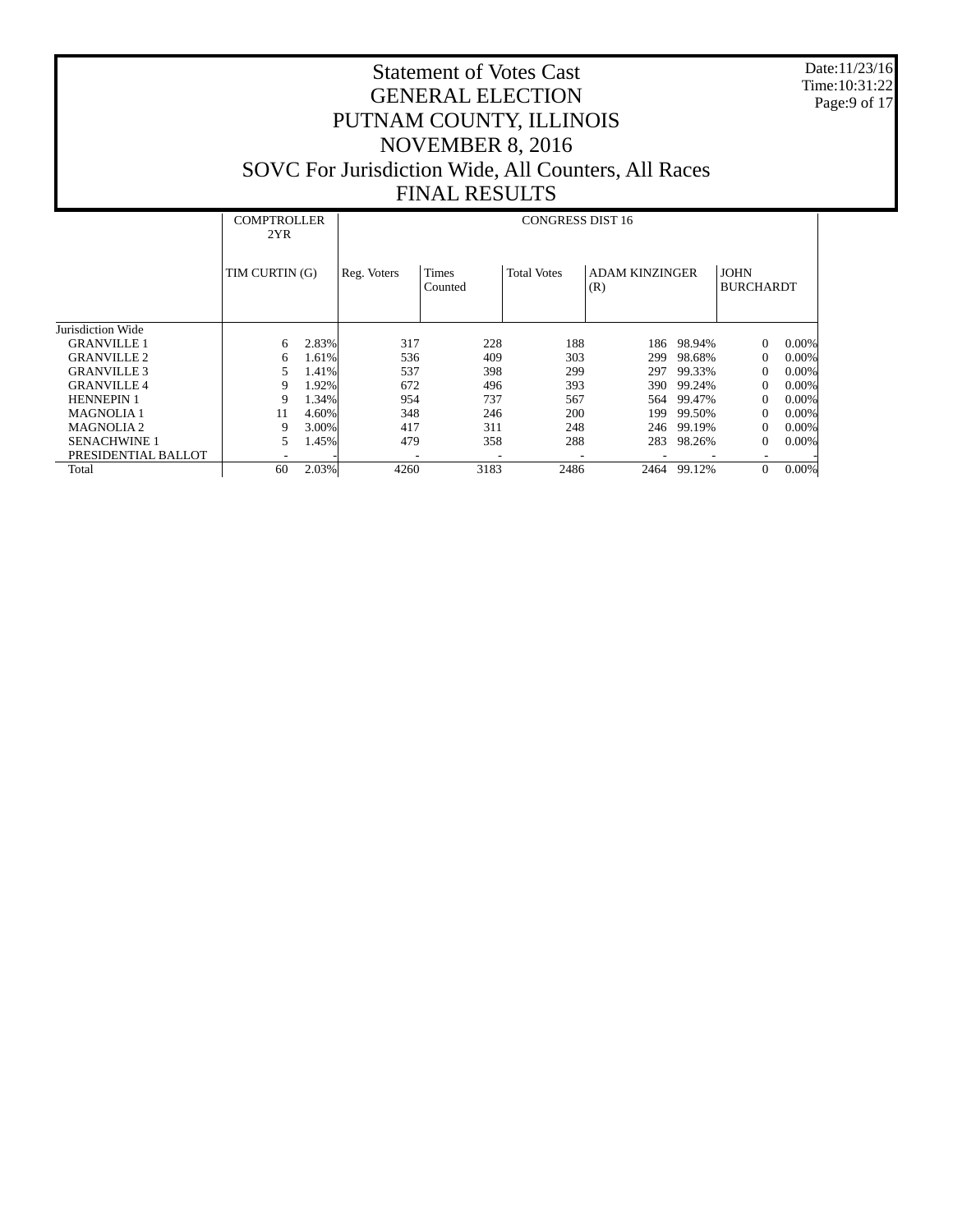Date:11/23/16 Time:10:31:22 Page:10 of 17

# Statement of Votes Cast GENERAL ELECTION PUTNAM COUNTY, ILLINOIS NOVEMBER 8, 2016 SOVC For Jurisdiction Wide, All Counters, All Races FINAL RESULTS

### SENATE DISTRICT 38

|                     | Reg. Voters | <b>Times</b><br>Counted  | <b>Total Votes</b> | SUE REZIN (R) |        | <b>CHRISTINE BENSON</b><br>(D) |        |
|---------------------|-------------|--------------------------|--------------------|---------------|--------|--------------------------------|--------|
| Jurisdiction Wide   |             |                          |                    |               |        |                                |        |
| <b>GRANVILLE 1</b>  | 317         | 228                      | 214                | 142           | 66.36% | 72                             | 33.64% |
| <b>GRANVILLE 2</b>  | 536         | 409                      | 381                | 168           | 44.09% | 213                            | 55.91% |
| <b>GRANVILLE 3</b>  | 537         | 397                      | 359                | 207           | 57.66% | 152                            | 42.34% |
| <b>GRANVILLE 4</b>  | 672         | 495                      | 470                | 229           | 48.72% | 241                            | 51.28% |
| <b>HENNEPIN 1</b>   | 954         | 737                      | 693                | 403           | 58.15% | 290                            | 41.85% |
| <b>MAGNOLIA1</b>    | 348         | 246                      | 237                | 144           | 60.76% | 93                             | 39.24% |
| <b>MAGNOLIA2</b>    | 417         | 311                      | 298                | 178           | 59.73% | 120                            | 40.27% |
| <b>SENACHWINE 1</b> | 479         | 358                      | 346                | 223           | 64.45% | 123                            | 35.55% |
| PRESIDENTIAL BALLOT |             | $\overline{\phantom{a}}$ |                    |               |        |                                |        |
| Total               | 4260        | 3181                     | 2998               | 1694          | 56.50% | 1304                           | 43.50% |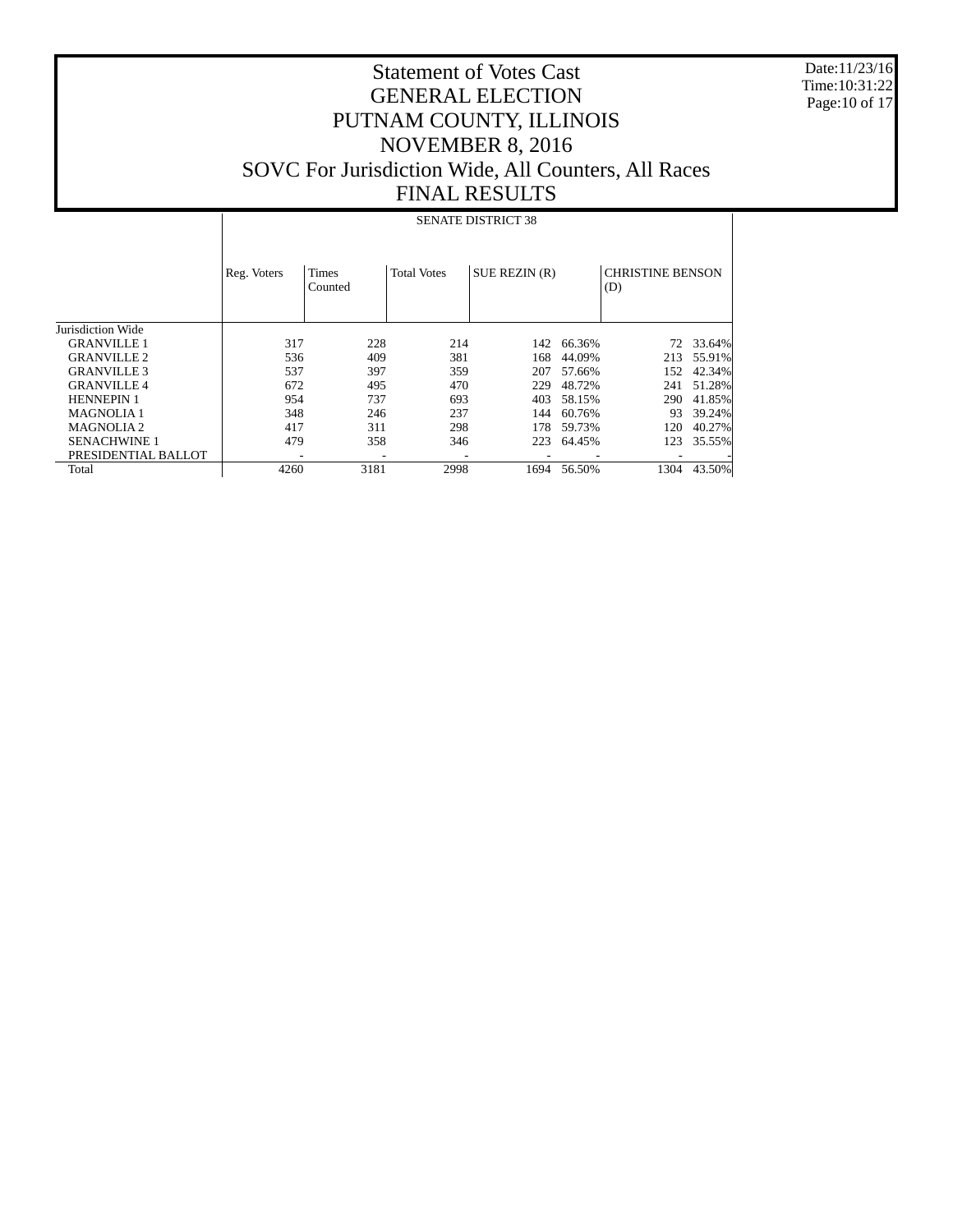Date:11/23/16 Time:10:31:22 Page:11 of 17

# Statement of Votes Cast GENERAL ELECTION PUTNAM COUNTY, ILLINOIS NOVEMBER 8, 2016 SOVC For Jurisdiction Wide, All Counters, All Races FINAL RESULTS

#### REPRES DIST 76

|                     | Reg. Voters | Times<br>Counted | <b>Total Votes</b> | JERRY LEE LONG (R) |            | ANDY SKOOG (D) |        |
|---------------------|-------------|------------------|--------------------|--------------------|------------|----------------|--------|
| Jurisdiction Wide   |             |                  |                    |                    |            |                |        |
| <b>GRANVILLE 1</b>  | 317         | 228              | 220                |                    | 122 55.45% | 98             | 44.55% |
| <b>GRANVILLE 2</b>  | 536         | 409              | 391                | 155                | 39.64%     | 236            | 60.36% |
| <b>GRANVILLE 3</b>  | 537         | 397              | 369                | 164                | 44.44%     | 205            | 55.56% |
| <b>GRANVILLE 4</b>  | 672         | 495              | 483                | 190                | 39.34%     | 293            | 60.66% |
| <b>HENNEPIN 1</b>   | 954         | 737              | 706                | 388                | 54.96%     | 318            | 45.04% |
| <b>MAGNOLIA1</b>    | 348         | 246              | 239                | 124                | 51.88%     | 115            | 48.12% |
| <b>MAGNOLIA2</b>    | 417         | 311              | 300                | 169                | 56.33%     | 131            | 43.67% |
| <b>SENACHWINE 1</b> | 479         | 358              | 340                | 207                | 60.88%     | 133            | 39.12% |
| PRESIDENTIAL BALLOT |             |                  |                    |                    |            |                |        |
| Total               | 4260        | 3181             | 3048               | 1519               | 49.84%     | 1529           | 50.16% |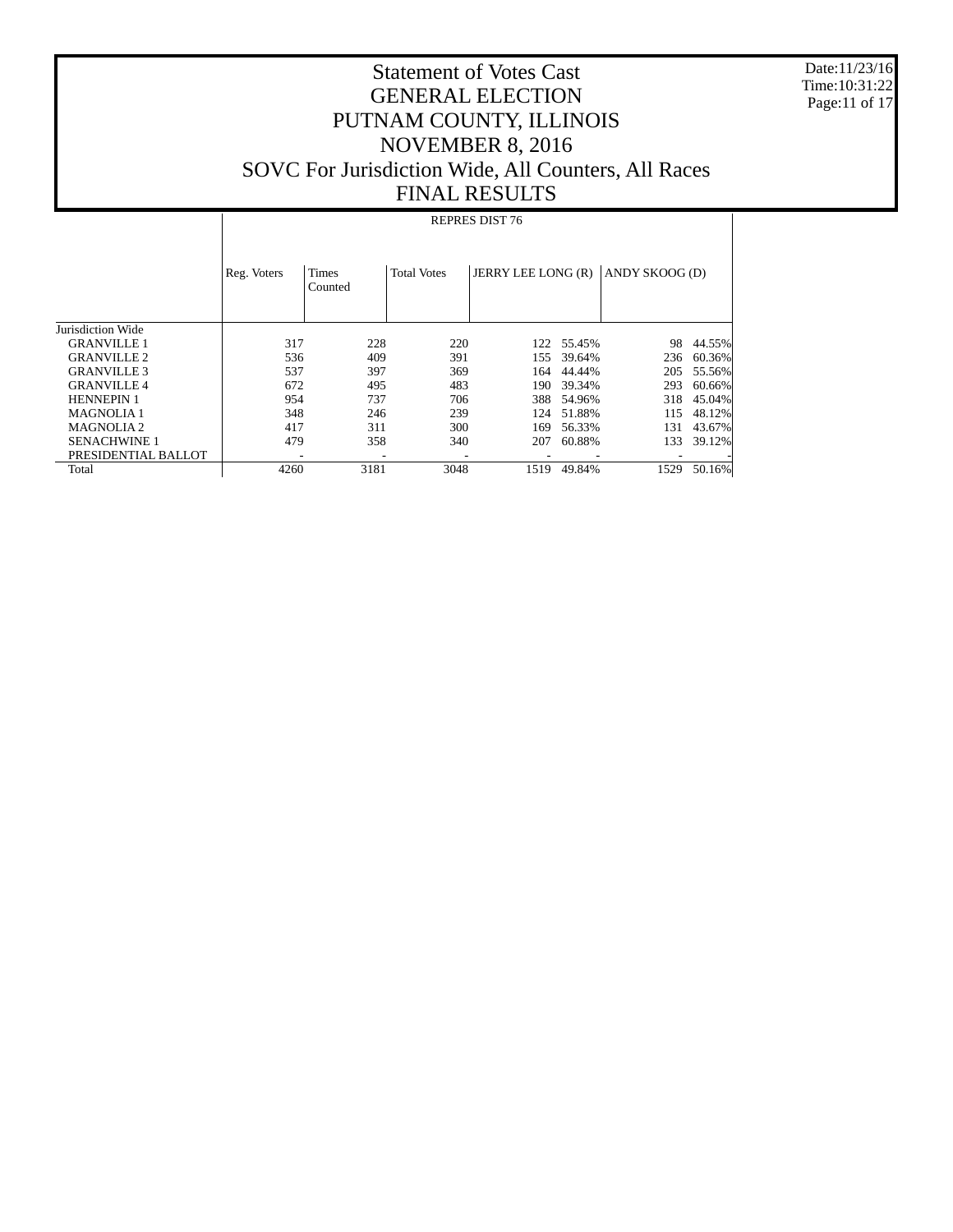Date:11/23/16 Time:10:31:22 Page:12 of 17

# Statement of Votes Cast GENERAL ELECTION PUTNAM COUNTY, ILLINOIS NOVEMBER 8, 2016 SOVC For Jurisdiction Wide, All Counters, All Races FINAL RESULTS

### STATE'S ATTORNEY

|                     | Reg. Voters | Times<br>Counted | <b>Total Votes</b> | <b>CHRISTINA MENNIE</b><br>(R) |            | <b>BRADLEY</b><br>POPURELLA (D) |        |
|---------------------|-------------|------------------|--------------------|--------------------------------|------------|---------------------------------|--------|
| Jurisdiction Wide   |             |                  |                    |                                |            |                                 |        |
| <b>GRANVILLE 1</b>  | 317         | 228              | 227                | 170                            | 74.89%     | 57                              | 25.11% |
| <b>GRANVILLE 2</b>  | 536         | 409              | 402                | 213                            | 52.99%     | 189                             | 47.01% |
| <b>GRANVILLE 3</b>  | 537         | 397              | 389                | 266                            | 68.38%     | 123                             | 31.62% |
| <b>GRANVILLE 4</b>  | 672         | 495              | 488                | 285                            | 58.40%     | 203                             | 41.60% |
| <b>HENNEPIN 1</b>   | 954         | 737              | 727                |                                | 545 74.97% | 182                             | 25.03% |
| <b>MAGNOLIA1</b>    | 348         | 246              | 245                | 140                            | 57.14%     | 105                             | 42.86% |
| <b>MAGNOLIA2</b>    | 417         | 311              | 304                | 197                            | 64.80%     | 107                             | 35.20% |
| <b>SENACHWINE 1</b> | 479         | 358              | 347                | 245                            | 70.61%     | 102                             | 29.39% |
| PRESIDENTIAL BALLOT |             |                  |                    |                                |            |                                 |        |
| Total               | 4260        | 3181             | 3129               | 2061                           | 65.87%     | 1068                            | 34.13% |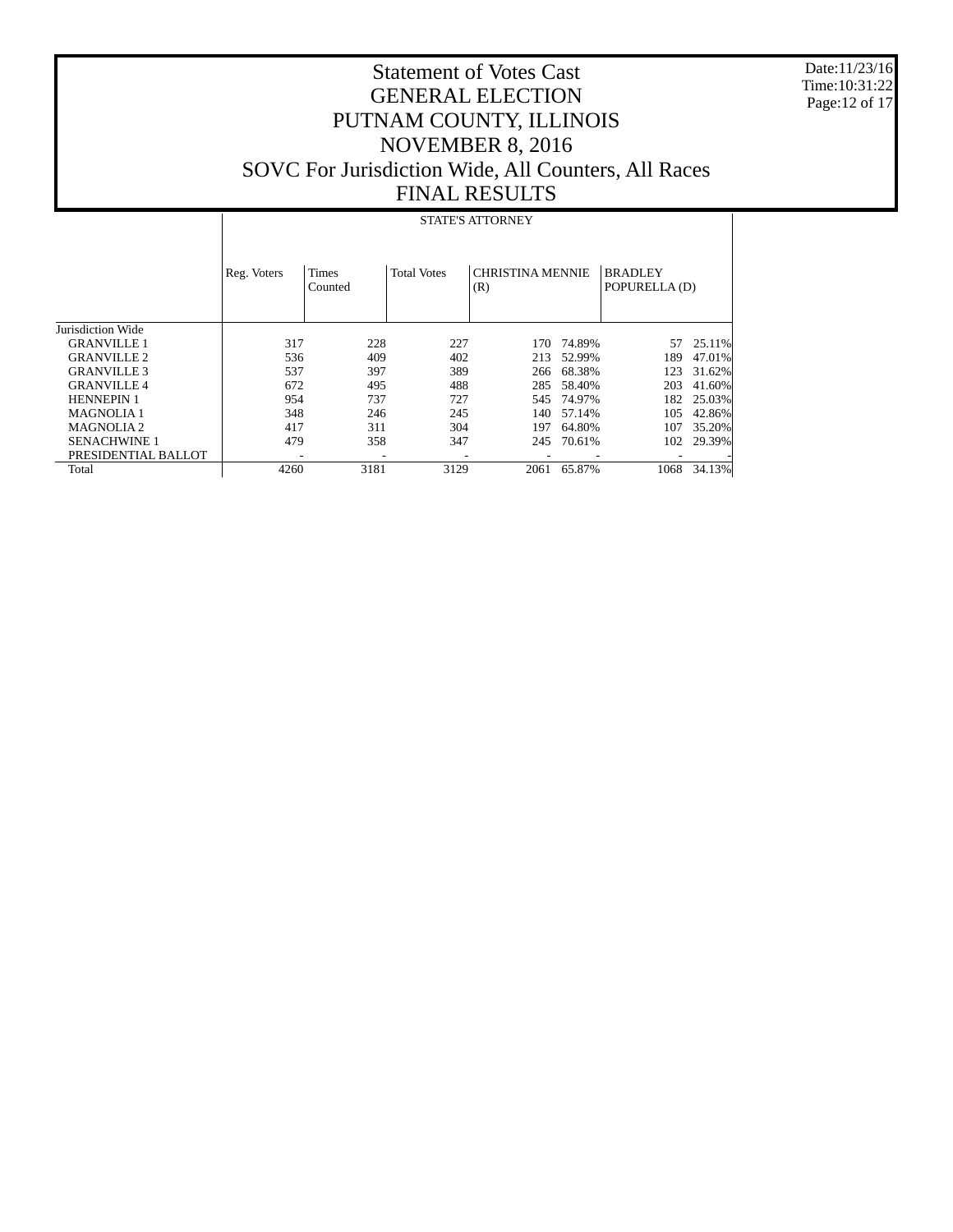Date:11/23/16 Time:10:31:22 Page:13 of 17

# Statement of Votes Cast GENERAL ELECTION PUTNAM COUNTY, ILLINOIS NOVEMBER 8, 2016 SOVC For Jurisdiction Wide, All Counters, All Races FINAL RESULTS

#### CIRCUIT CLERK

|                     | Reg. Voters | <b>Times</b><br>Counted | <b>Total Votes</b> | CATHY OLIVERI (D) |
|---------------------|-------------|-------------------------|--------------------|-------------------|
| Jurisdiction Wide   |             |                         |                    |                   |
| <b>GRANVILLE 1</b>  | 317         | 228                     | 168                | 168 100.00%       |
| <b>GRANVILLE 2</b>  | 536         | 409                     | 337                | 337 100.00%       |
| <b>GRANVILLE 3</b>  | 537         | 397                     | 311                | 311 100.00%       |
| <b>GRANVILLE 4</b>  | 672         | 495                     | 416                | 416 100.00%       |
| <b>HENNEPIN 1</b>   | 954         | 737                     | 548                | 548 100.00%       |
| <b>MAGNOLIA1</b>    | 348         | 246                     | 195                | 195 100.00%       |
| <b>MAGNOLIA2</b>    | 417         | 311                     | 259                | 259 100,00%       |
| <b>SENACHWINE 1</b> | 479         | 358                     | 260                | 260 100.00%       |
| PRESIDENTIAL BALLOT |             |                         |                    |                   |
| Total               | 4260        | 3181                    | 2494               | 2494 100.00%      |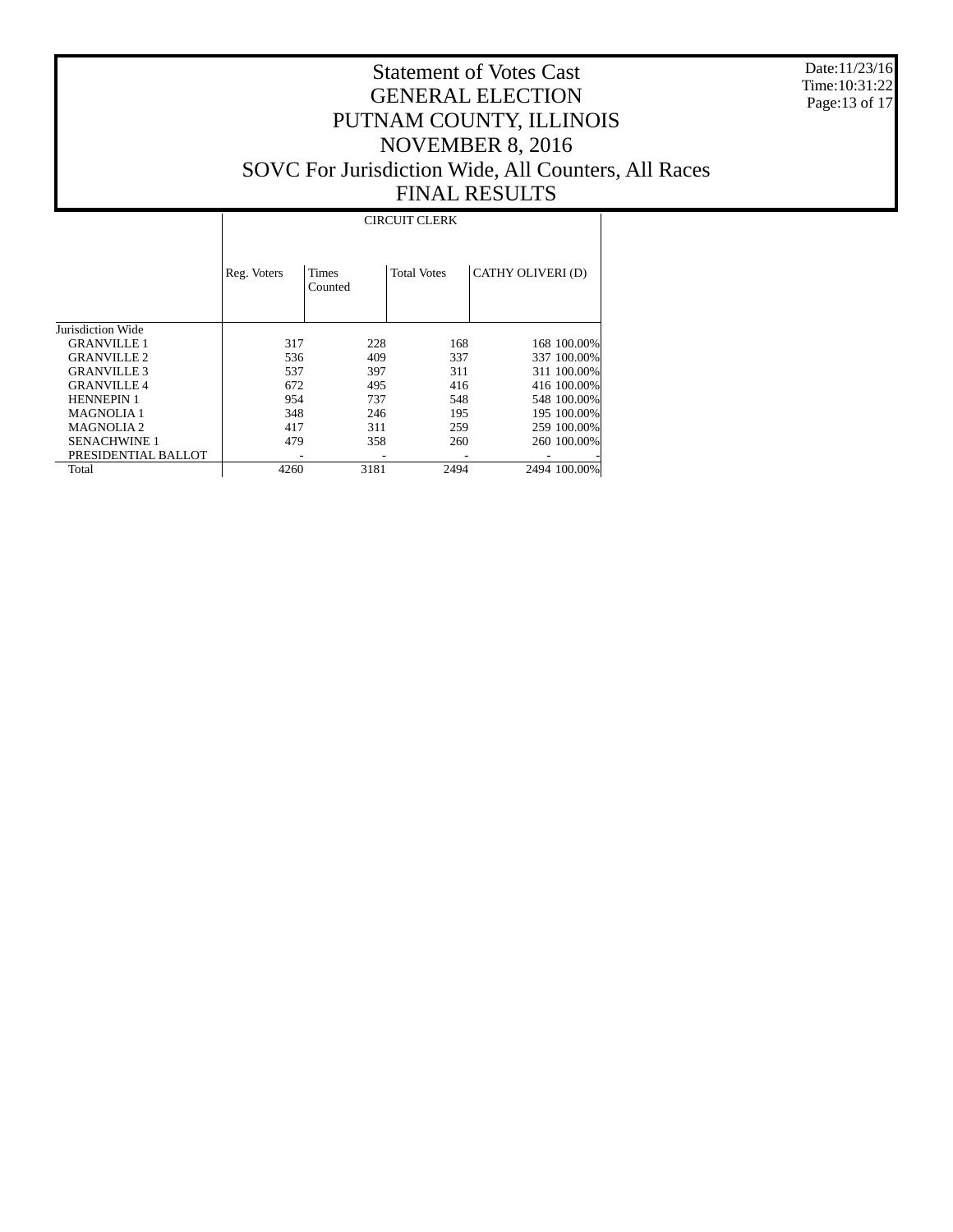Date:11/23/16 Time:10:31:22 Page:14 of 17

# Statement of Votes Cast GENERAL ELECTION PUTNAM COUNTY, ILLINOIS NOVEMBER 8, 2016 SOVC For Jurisdiction Wide, All Counters, All Races FINAL RESULTS

#### COUNTY BOARD MEMBERS

|                     | Reg. Voters | <b>Times</b><br>Counted | <b>Total Votes</b> | SHEILA HAAGE (D) |            | WILLIAM HOLMES<br>(D) |        |
|---------------------|-------------|-------------------------|--------------------|------------------|------------|-----------------------|--------|
| Jurisdiction Wide   |             |                         |                    |                  |            |                       |        |
| <b>GRANVILLE 1</b>  | 317         | 228                     | 295                | 153              | 51.86%     | 142                   | 48.14% |
| <b>GRANVILLE 2</b>  | 536         | 409                     | 529                | 291              | 55.01%     | 238                   | 44.99% |
| <b>GRANVILLE 3</b>  | 537         | 397                     | 518                | 265              | 51.16%     | 253                   | 48.84% |
| <b>GRANVILLE 4</b>  | 672         | 495                     | 641                |                  | 356 55.54% | 285                   | 44.46% |
| <b>HENNEPIN 1</b>   | 954         | 737                     | 957                | 456              | 47.65%     | 501                   | 52.35% |
| <b>MAGNOLIA1</b>    | 348         | 246                     | 297                | 151              | 50.84%     | 146                   | 49.16% |
| <b>MAGNOLIA2</b>    | 417         | 311                     | 395                | 207              | 52.41%     | 188                   | 47.59% |
| <b>SENACHWINE 1</b> | 479         | 358                     | 386                | 207              | 53.63%     | 179                   | 46.37% |
| PRESIDENTIAL BALLOT |             |                         |                    |                  |            |                       |        |
| Total               | 4260        | 3181                    | 4018               | 2086             | 51.92%     | 1932                  | 48.08% |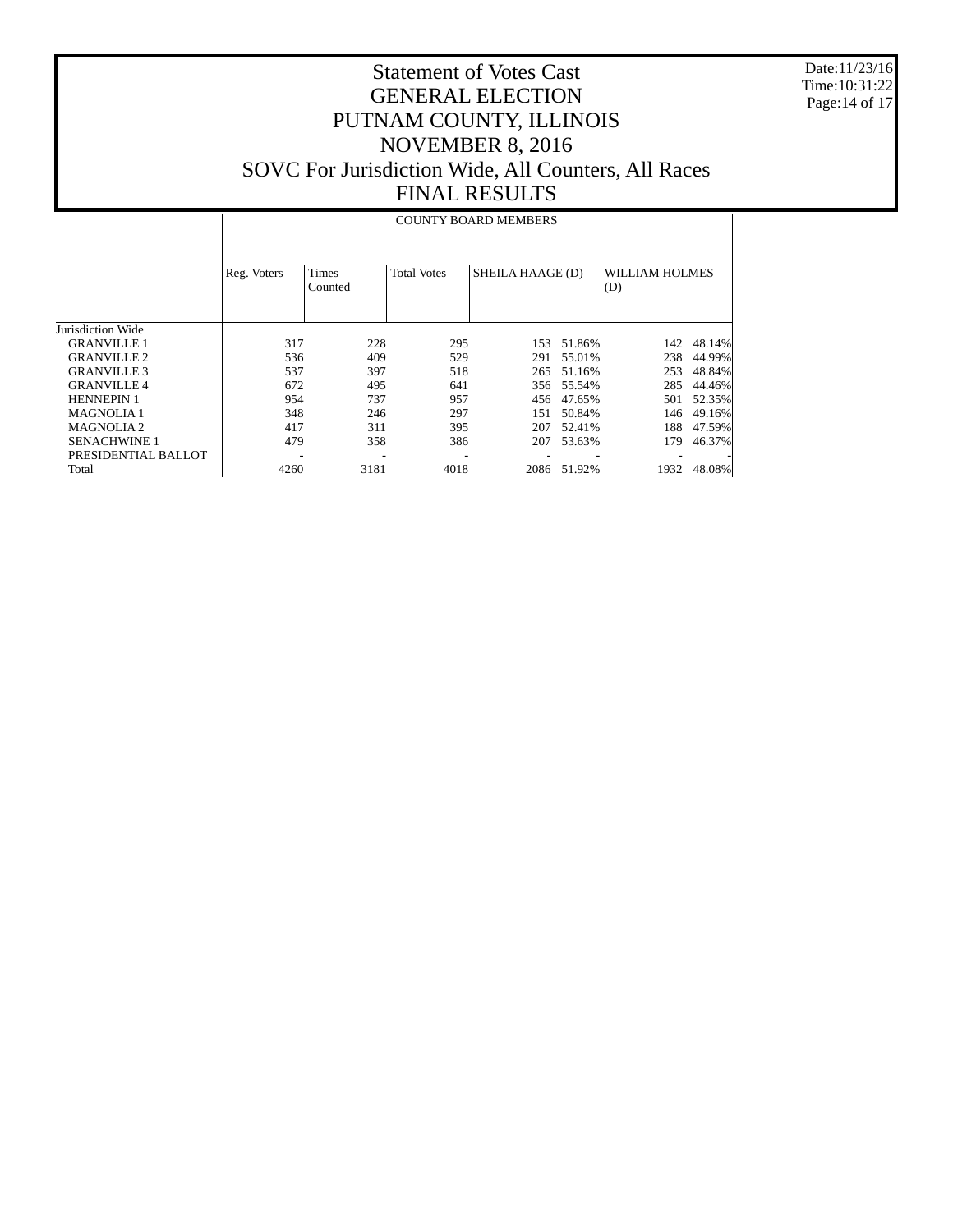Date:11/23/16 Time:10:31:22 Page:15 of 17

# Statement of Votes Cast GENERAL ELECTION PUTNAM COUNTY, ILLINOIS NOVEMBER 8, 2016 SOVC For Jurisdiction Wide, All Counters, All Races FINAL RESULTS

#### RETAIN VICKI WRIGHT

|                     | Reg. Voters | <b>Times</b><br>Counted | <b>Total Votes</b> | <b>YES</b> |            | N <sub>O</sub> |        |
|---------------------|-------------|-------------------------|--------------------|------------|------------|----------------|--------|
| Jurisdiction Wide   |             |                         |                    |            |            |                |        |
| <b>GRANVILLE 1</b>  | 317         | 228                     | 193                |            | 153 79.27% | 40             | 20.73% |
| <b>GRANVILLE 2</b>  | 536         | 409                     | 322                | 264        | 81.99%     | 58             | 18.01% |
| <b>GRANVILLE 3</b>  | 537         | 397                     | 297                | 241        | 81.14%     | 56             | 18.86% |
| <b>GRANVILLE 4</b>  | 672         | 495                     | 415                | 363        | 87.47%     | 52             | 12.53% |
| <b>HENNEPIN 1</b>   | 954         | 737                     | 594                | 500        | 84.18%     | 94             | 15.82% |
| <b>MAGNOLIA1</b>    | 348         | 246                     | 225                | 182        | 80.89%     | 43             | 19.11% |
| <b>MAGNOLIA2</b>    | 417         | 311                     | 270                | 227        | 84.07%     | 43             | 15.93% |
| <b>SENACHWINE 1</b> | 479         | 358                     | 299                | 253        | 84.62%     | 46             | 15.38% |
| PRESIDENTIAL BALLOT |             |                         |                    |            |            |                |        |
| Total               | 4260        | 3181                    | 2615               | 2183       | 83.48%     | 432            | 16.52% |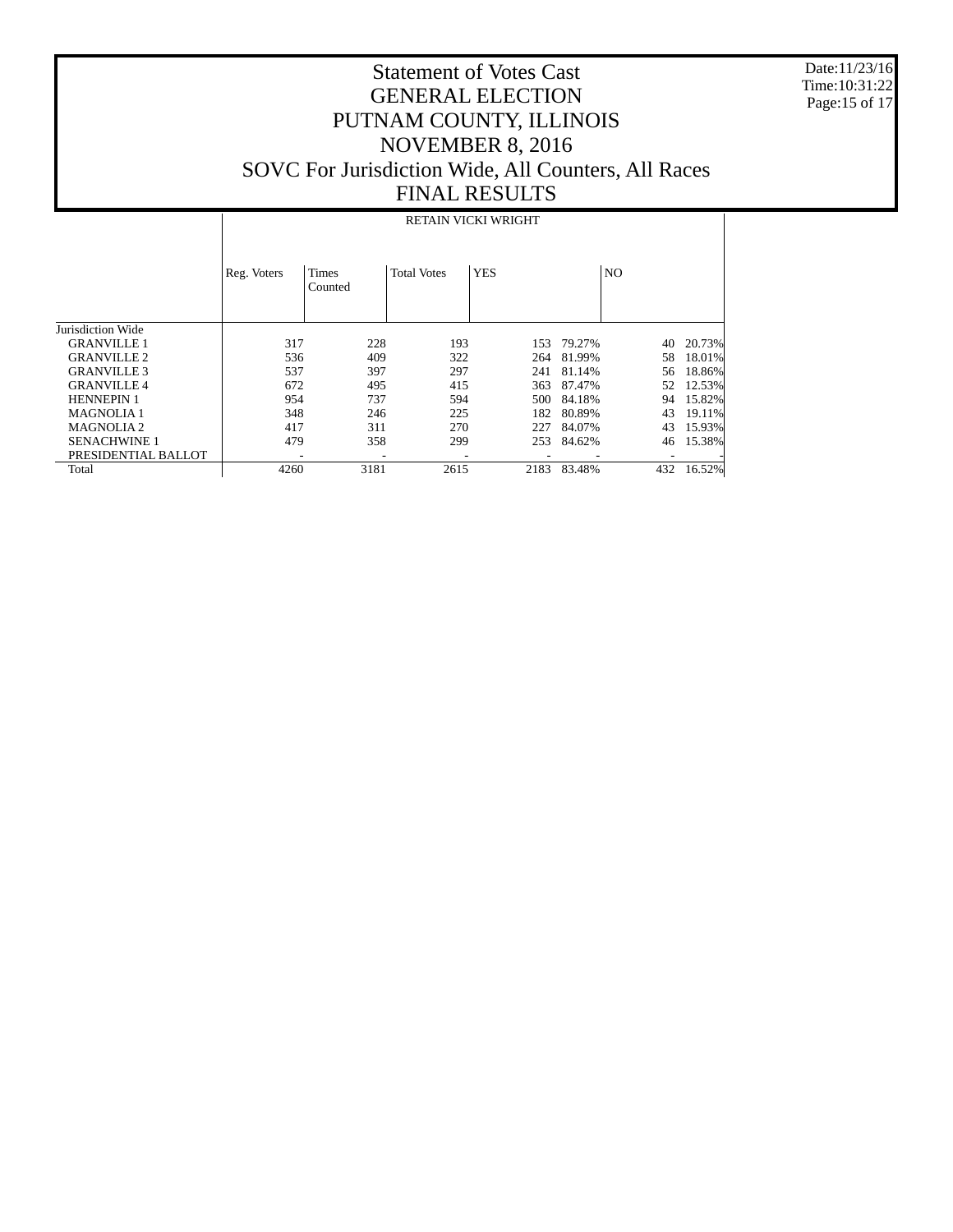Date:11/23/16 Time:10:31:22 Page:16 of 17

### Statement of Votes Cast GENERAL ELECTION PUTNAM COUNTY, ILLINOIS NOVEMBER 8, 2016 SOVC For Jurisdiction Wide, All Counters, All Races FINAL RESULTS

#### Jurisdiction Wide GRANVILLE 1 GRANVILLE 2 GRANVILLE 3 GRANVILLE 4 HENNEPIN 1 MAGNOLIA 1 MAGNOLIA 2 SENACHWINE 1 PRESIDENTIAL BALLOT **Total** Reg. Voters | Times Counted Total Votes | YES | NO RETAIN MICHAEL RISINGER 317 228 190 146 76.84% 44 23.16%<br>536 409 321 259 80.69% 62 19.31% 536 409 321 259 80.69% 62 19.31% 537 397 298 242 81.21% 56 18.79% 672 495 415 356 85.78% 59 14.22% 589 489 83.02%<br>225 176 78.22% 348 246 225 176 78.22% 49 21.78% 216 80.60% 479 358 302 246 81.46% 56 18.54% - - - - - - - 4260 3181 2608 2130 81.67% 478 18.33%